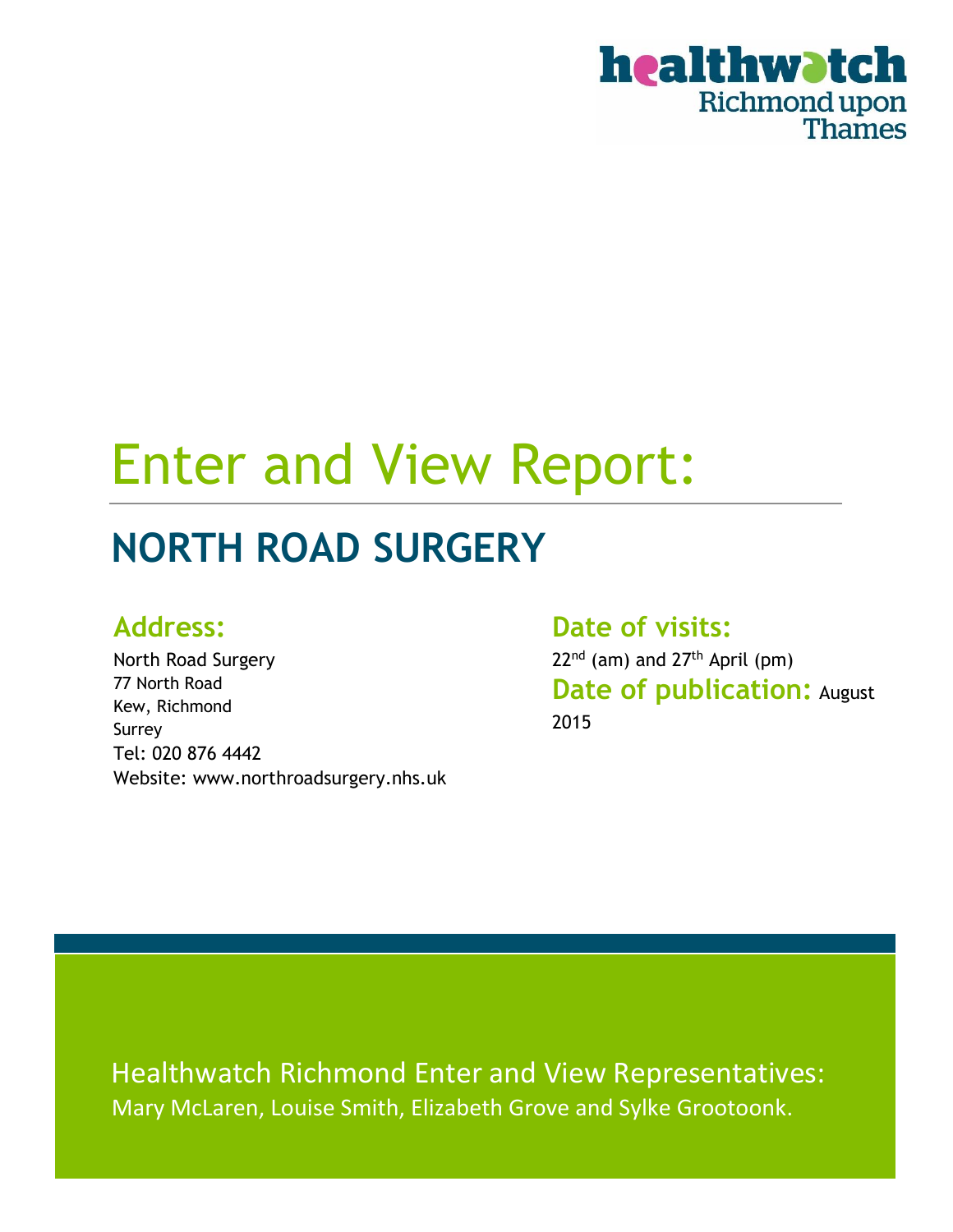### Introduction

In February 2014 Healthwatch Richmond held a public GP Forum with local residents, GPs and key organisations involved in General Practice. We asked the community for feedback about their experiences of using the GP services. The feedback we received encouraged us to further investigate the level of service provided in the Borough.

Healthwatch Richmond analysed data collected in the Ipsos Mori July 2014 and January 2015 GP Patient Report. We triangulated this data from practices across the borough with data available on NHS Choices between January and September 2014, data collected for the Healthwatch Richmond Infobank, the Friends and Family Test and our GP Report, March 2014. This information indicated that there was a variation in patient experience of GP services across the borough. We identified practices with high, medium and low levels of patient satisfaction and cross-referenced these with comments on NHS Choices. Based on this we identified a number of practices to visit across the range of patient experience. It was based on these findings that North Road Surgery was selected to receive visits.

Our intention in conducting Enter and View visits to GP surgeries, was to identify both positive practice and any issues on which we may make recommendations for improvements.

North Road Surgery is located in Kew and has a total of 6,893 patients registered. The surgery received a huge influx of patients in 2012 as a result of the closure of Kew Gardens Surgery. The practice has one practice manager, five doctors (two permanent, two part-time and one semi-retired), one healthcare assistant, one practice nurse, seven receptionists and one practice secretary.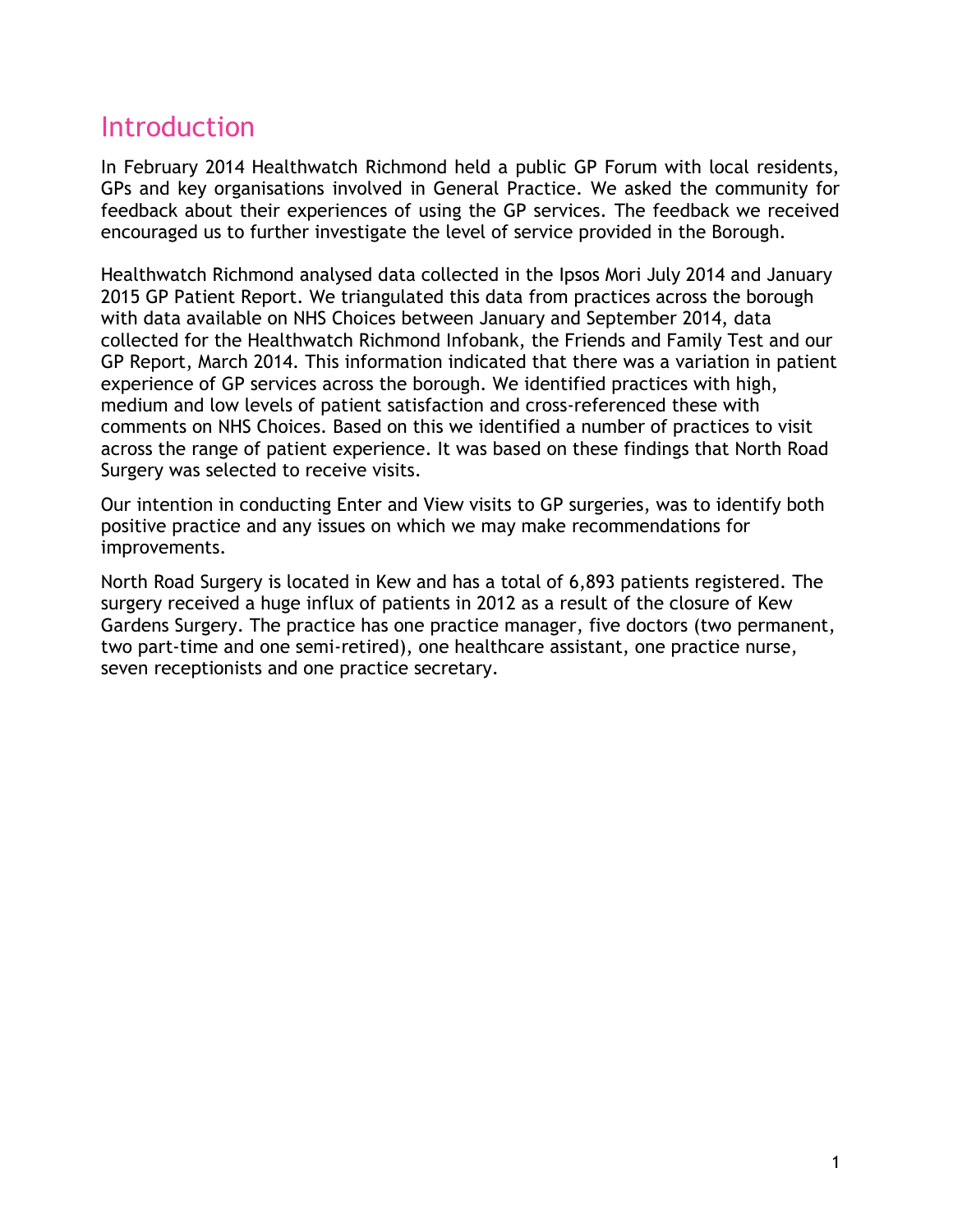## **Methodology**

### **Setting up the visits**

The visits to North Road Surgery took place on the 22nd and  $27<sup>th</sup>$  April. Each visit was undertaken by two staff or volunteer authorised Enter and View Representatives, and lasted two hours; one visit took place in the morning and the other in the afternoon to ensure greater accuracy and representation in our data. Enter and View Representatives undergo a thorough recruitment and training process including application, references, interviews, Enter and View training, specific training on conducting visits in GP Practices, and DBS checks. All the Enter and View representatives carried photographic identification cards at all times during the visits.

The practice was contacted in advance and mutually acceptable dates were agreed for the visits, which was then confirmed in writing. The visits were conducted in line with the Healthwatch Richmond Enter and View Policy, a copy of which was provided to the practice before the visit.

### **Conducting the visits**

Enter and View representatives approached patients in the waiting room of the practice, introducing themselves, Healthwatch Richmond and the purpose of the study. Patients were then asked for their consent and, once given, volunteers conducted a semi-structured interview. Our interviews with patients encouraged comments on both positive and negative aspects of the practice and focused on:

- Access to services
- Quality of care
- Overall satisfaction with the practice
- Any improvements patients would like to see

In addition, practice staff were interviewed and an observational audit of the service was carried out at each visit.

Each of the four Enter and View Representatives provided written reports of their findings, which were analysed by Healthwatch staff to identify trends and key issues arising from the data collected. These findings are presented below.

#### **Limitations**

Whilst we tried to ensure accuracy in data by conducting our visits on one morning and one afternoon, it became clear that most of the patients we spoke to were either retired or currently not working. It is important to note that this may have had an impact on our findings, particularly in relation to opening hours and accessibility of booking appointments.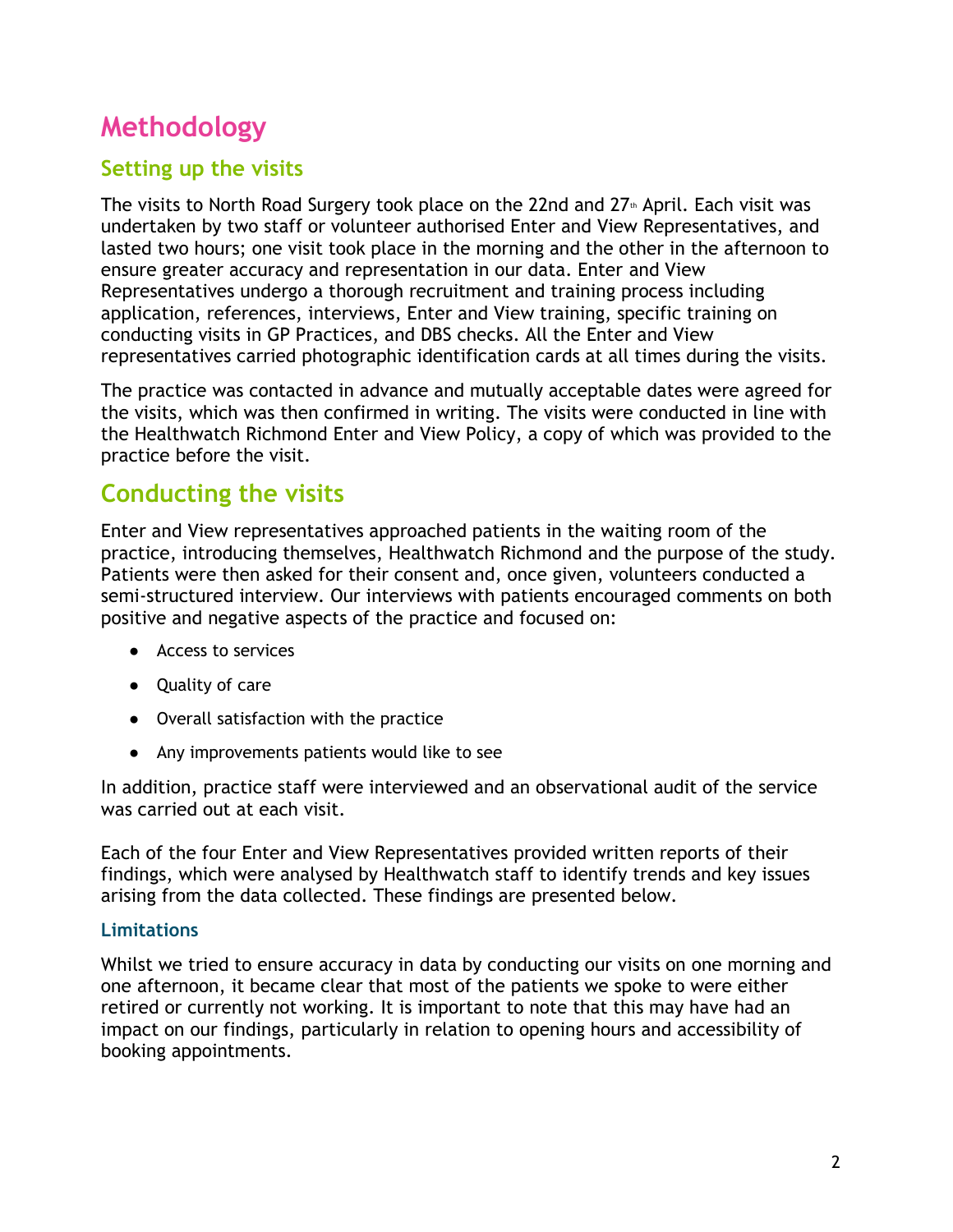## **Overall Findings**

Overall, our findings correlate with those found in the Ipsos Mori July 2014 and January 2015 GP Patient Report - that patients at North Road Surgery are highly satisfied with their experience of the surgery.

Most significantly, patients singled out the high quality of care delivered by the whole staff team, noting that the best thing about the surgery was the "*people*." In particular, patients perceived the doctors as "*excellent,*" because, "*they pay attention to your condition and they listen to you."* Our findings also suggest that the practice proactively promotes patient advocacy, ensuring that changes to the surgery are based on patient voices.

However, our research also exposed a number of challenges and areas for improvements. The surge of patients diverted to North Road surgery from Kew Gardens Surgery has presented the practice with a demand that outweighs capacity. In particular, many patients were unsatisfied with the appointment booking system and found it difficult to get a same day appointment. Our findings also suggest that the surgery's premises are too small for the number of patients attending the surgery. The practice is hoping to move to new larger premises to resolve this issue.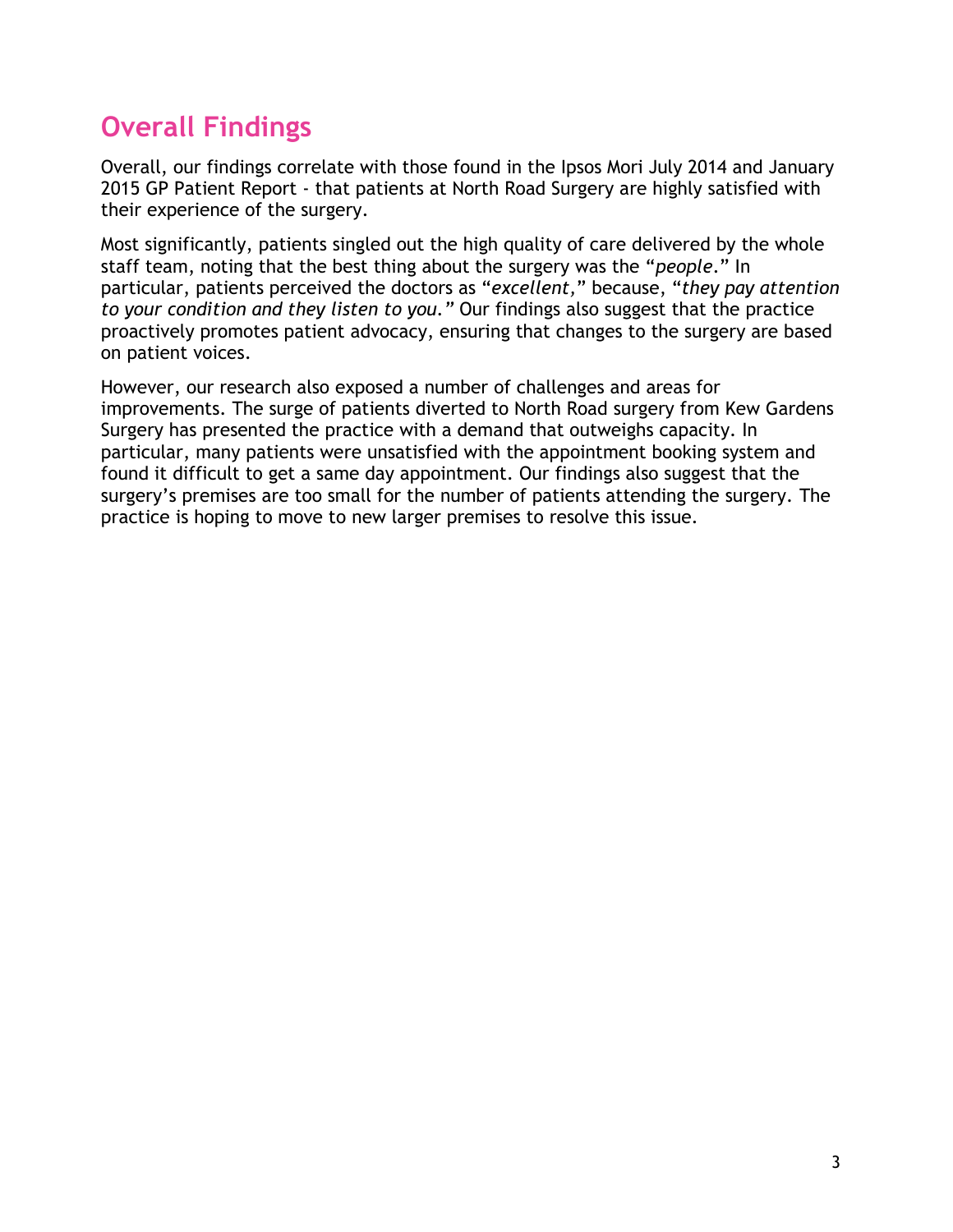### **Physical Environment**

The practice is located on a quiet residential street and is easily accessible to the public with just a five minute walk from Kew Gardens station.

There is clear signage outside with details of the practices' senior partners, opening hours and what to do when the surgery is closed.

The entrance to the surgery includes a ramp, suitable for wheelchairs and prams. However, we observed that a ninety degree turn through the narrow door to reception could potentially provide difficulties for wheelchair access. The practice told us that they have never received complaints about wheelchair access and that a wheelchair bound receptionist that worked at the practice for many years, never complained of experiencing any difficulty accessing the practice premises.

The surgery is well lit, with bright lighting and big windows. During our visits, there was plenty of seating available for patients but we were told by patients that this was very unusual and that usually it was full. The waiting room also includes an air conditioning unit.

The majority of patients we spoke to felt that the premises were too small for the number of patients. The Practice Manager confirmed that the space available has become insufficient as a result of the two thousand new patients taken on by the practice in 2012 (from the Kew Gardens Surgery closure). This was further emphasised by staff, who noted that space restrictions have had implications on the "*day to day working*" of the practice and also on, "*the overall capacity for appointments*." Furthermore, without a room of her own, the Practice Manager is also unable to meet with patients privately to discuss matters, such as complaints.

The practice told us that they have gained planning permission for new premises and are awaiting funding from NHS England for progress to continue.

On speaking to patients about the issue of space, the general consensus was that a move would be beneficial but also might compromise some of the surgery's positive attributes. One patient noted that, *"The building is not designed to cope with the numbers, but a big building would destroy the intimacy and friendliness."* Another was concerned by transport links, *"The new location will prove difficult for me; I am concerned about getting the bus."*

We recommended that the surgery ensures that patients are kept informed of the potential move and that information, such as directions and transport information is clearly advertised well in advance if the move does take place. We suggest that whilst plans for the new move is mentioned in the PPG section of the website, this information should also be present in the practice.

In regards to disabled access to the surgery, we recommended that the practice ensure that there is suitable disability access at the new practice premises. The installation of power assisted doors to the practice help to ensure this.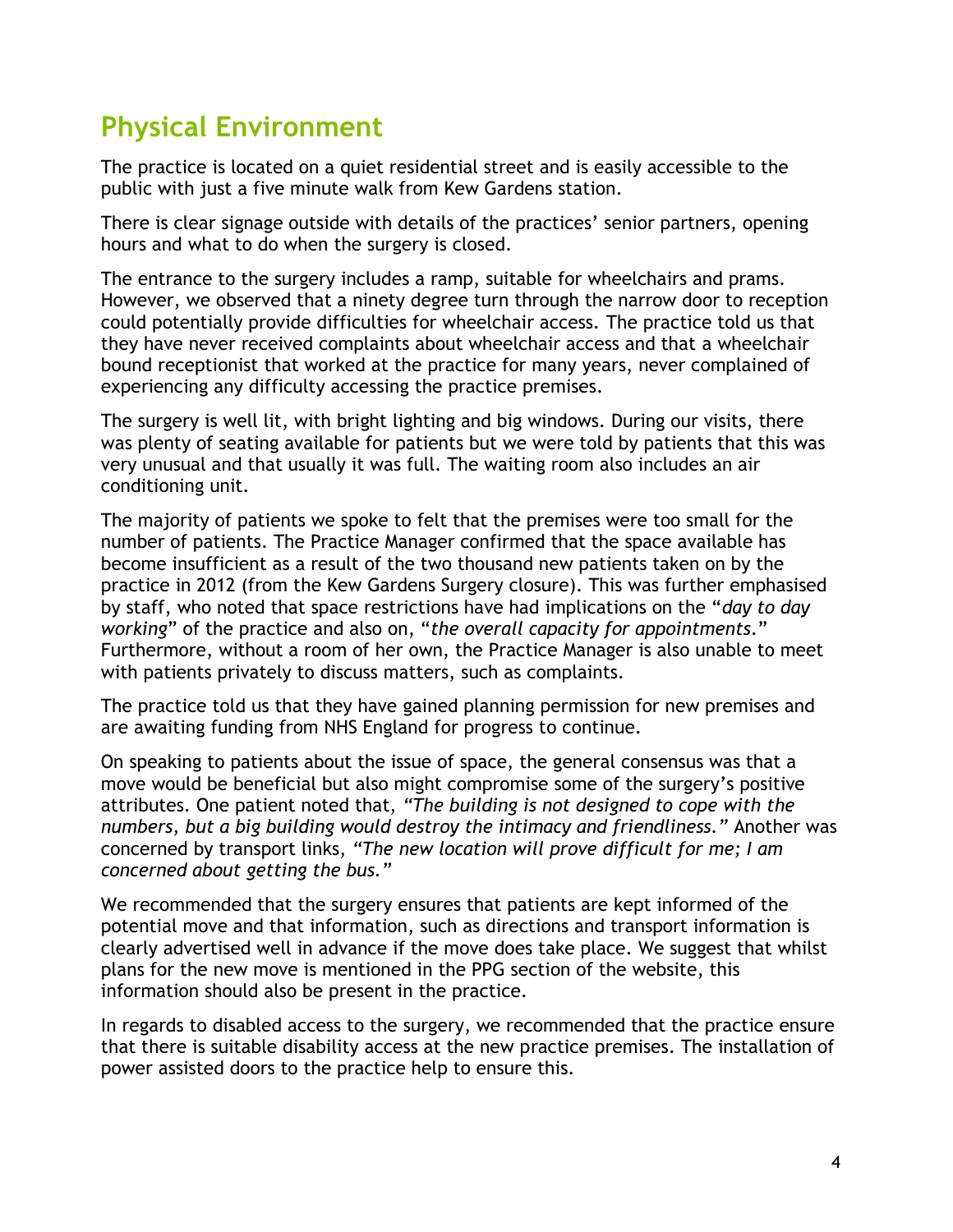We also recommended that all staff wear name badges to ensure that patients are aware of the clinical staff available to them.

#### **Practice Response**

The practice told us that they have never received complaints about wheelchair access and that a wheelchair bound receptionist that worked at the practice for many years, never complained of experiencing any difficulty accessing the practice premises.

## **Patient Advocacy**

#### **Patient Feedback**

Our findings suggest that the practice takes a systematic and proactive approach to complaints and patient feedback. Patients are able to feedback through the Friends and Family test, which was presented clearly at reception. The Practice Manager told us that feedback is also reviewed from NHS choices and the "*www.iwantgreatcare.org*" website. Any issues that cannot be resolved are referred to the Practice Manger who explained to us that if it is not resolved, a formal complaint would need to be set in writing. The complaints process can be easily accessed through the website, although we did not observe this information displayed inside the practice.

Our conversations with staff also suggested that the Patient Participation Group (PPG) has become increasingly engaged and any feedback gathered from the group is proactively responded to. In particular, the PPG and practice have worked together to improve the availability and experience of booking appointments by informing patients, via the website and practice leaflet, to the days and hours that the GPs work.

However, while information on the PPG is available on the website, we did not observe a poster advertising the PPG inside the surgery. Indeed, when asked about the PPG, most patients were unaware of their existence or function within the surgery.

We recommended that the practice displays a poster advertising the PPG in the waiting room so that more patients are aware of their presence and function.

We also recommend that whilst the complaints process is available on the website, this information should also be accessible in the practice.

#### **Practice Response**

The practice told us that they would display a poster advertising the PPG. They also told us that information regarding the complaints process would be displayed inside the practice.

#### **Information**

The practice provided a diverse range of updated information for patients, which was clearly displayed on a table and on notice boards around the waiting room. The information included both medical care advice and information about local community support networks available in the area.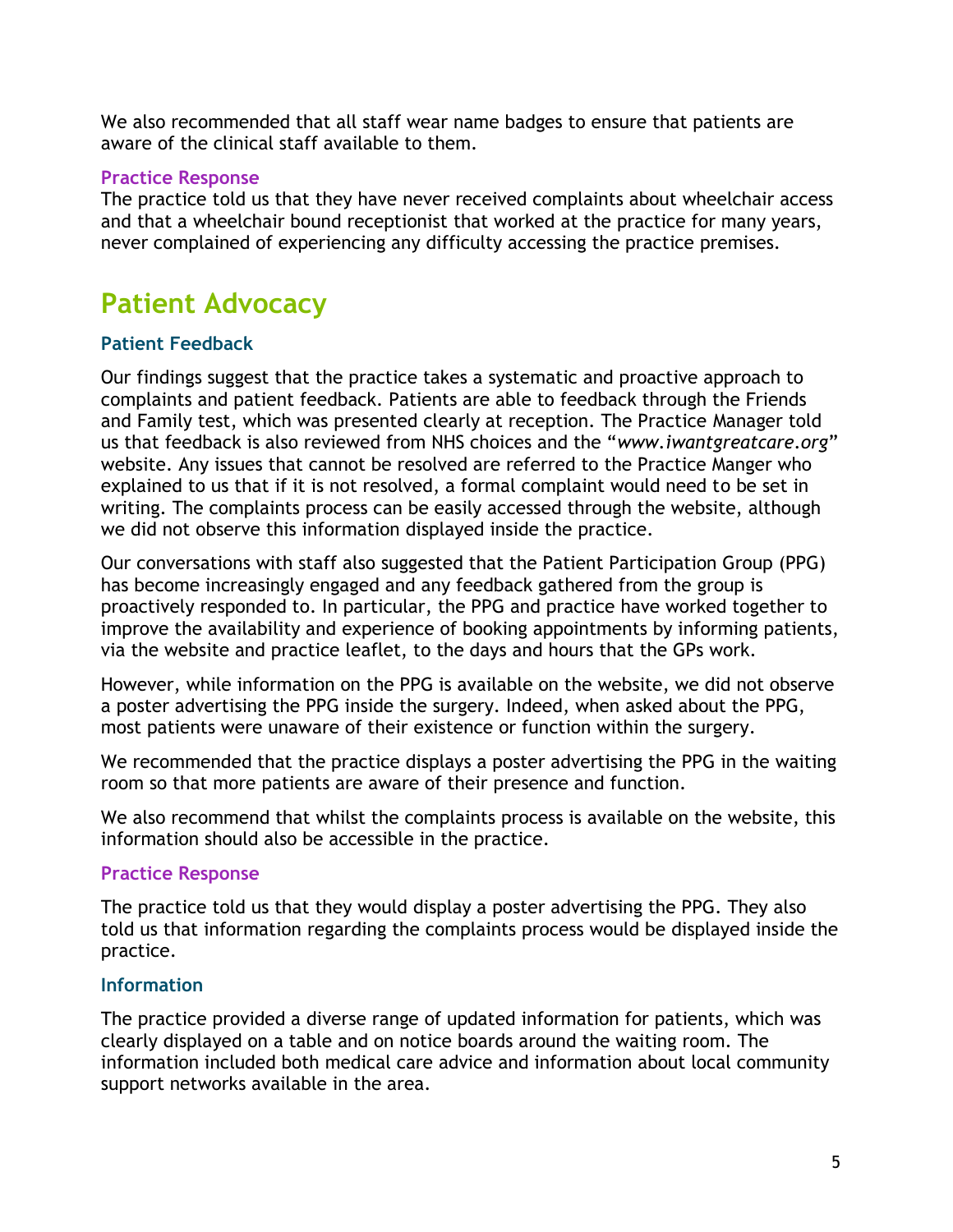Patients stated that the clinical staff were happy to provide information about services if it is relevant to their condition. This was supported by the conversation with the Doctor, who commented that they try and signpost patients to relevant organisations and will print medical information to hand to patients.

We were also told by the Practice Manager that information available on sensitive issues, such as STDs and abuse, have been placed in the disabled toilet for patients to access in a more confidential and secure place.

While the patient check-in kiosk displayed several language options, our representatives observed little other information provided in other languages. Following our visits, our representatives also noted that the foreign language information links on the practice website are obsolete. The Practice Manager told us that she would like to have information for non-English speakers from other practices.

We recommended that the practice should consider providing information in other languages, or promoting the option for information in other languages, as well as the translation service. Patients using foreign languages should be given online access to information. A card providing a language key is a good way to provide access to information for patients inside the surgery.

This is achieved successfully at Twickenham Park Surgery where a card providing a language key provides access to information for patients inside the surgery.

#### **Practice Response**

The practice assured us that there is information advertised in reception about using language services. They also told us that a receptionist had used it recently to identify which language a patient was speaking. The receptionist then arranged for the language service to be used to facilitate a satisfactory experience for the patient and staff.

### **Appointments**

#### **Booking Appointments**

During our visits, about half of patients we spoke to found it difficult to get an appointment when they needed one. Currently, most appointments can be booked on the day (70%) and an automated booking system allows patients to call inside or outside opening hours. However, one patient we spoke to said this system meant they had to call at "*1:30am to get a 10am appointment on the same day"*.

This was supported by other patients who commented that they disliked having to phone up so early for an appointment and that it was, "*not a helpful appointment system*." Alternatively, the rest of patients we interviewed had "*no problems*" with booking appointments, always managing to get an appointment "*in less than 24 hours*."

Some of the patients had used alternative services because there were no appointments left at the practice, "*I cannot always get an appointment when I need*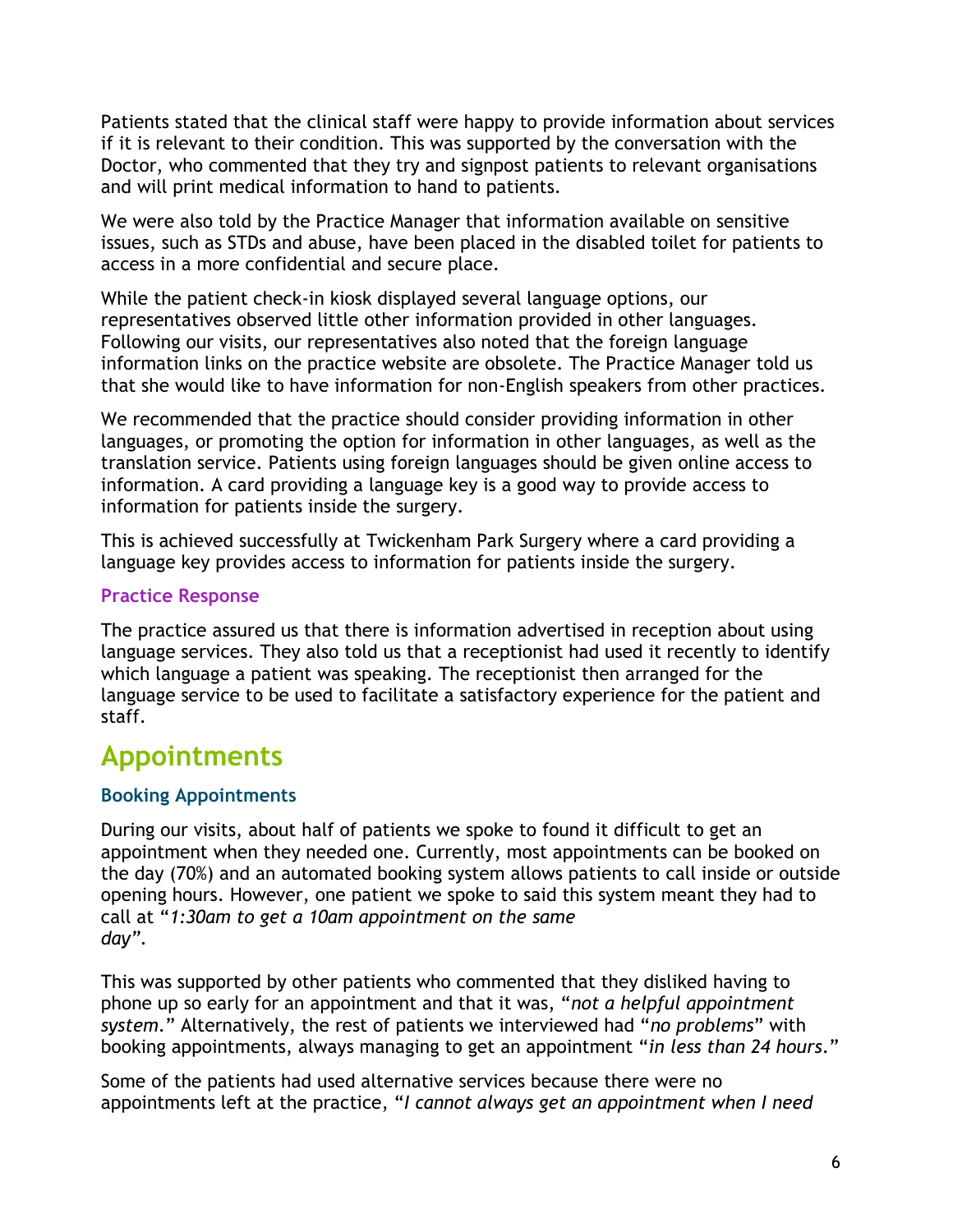*one. Instead, I either wait or in the case of my son, go private*." Increasing the availability of appointments was noted as key area of improvement for patients as bookings are "*chock-a-block*." However, these patients also acknowledged that the restriction in the size of the premises probably affected the appointment capacity and therefore hoped that this issue would be resolved by an increased capacity at the new site.

The online booking system has been functioning for two months. Most patients were aware that appointments could be booked online and had seen posters advertising the new system. The receptionists also told us that they were handing out registration sheets for the online system to patients. However, many patients strongly advocated that despite being aware of the online system, they still preferred to use the phone to book their appointments, "*I phone up and it's very easy*." The practice's PPG report explains that a number of options for booking appointments are available to patients, including the online system and the automated telephone booking service, in order to improve their experience.

We recommended that the practice review their appointment booking system to ensure that more patients are able to get an appointment when they need one. Healthwatch Richmond would be interested to understand the steps the surgery is taking to resolve this issue.

#### **Practice Response**

The practice told us that they experiences a high proportion of patients who DNA (did not attend) appointments. In their July Newsletter, it reports that there were 151 DNA appointments in June. The practice has responded to this by ensuring patients are aware of the problem, for example by including a note on the electronic information board in the waiting room area.

The practice also told us that they feel they are already stretched to capacity, offering a mixture of pre-bookable and book on the day appointments at a variety of times during the day, including early morning and late evening opening on one day a week. They stated that they do not feel able to increase the number of appointments on offer any further.

#### **Waiting times**

During our visits, the waiting room was observed to be moderately busy to quiet. Patients told us that they were generally seen on time and if not, within 10-15 minutes.

#### **Opening hours & Out of Hours**

Most people we spoke to were happy with the surgery's opening hours, stating that it "*suited*" them. However, other patients noted that Saturday mornings and evening appointments would be good to include in the opening times, especially for patients working in the week. These patients noted that they had had to use other services at the weekend, including A&E, as a result of the practice being closed.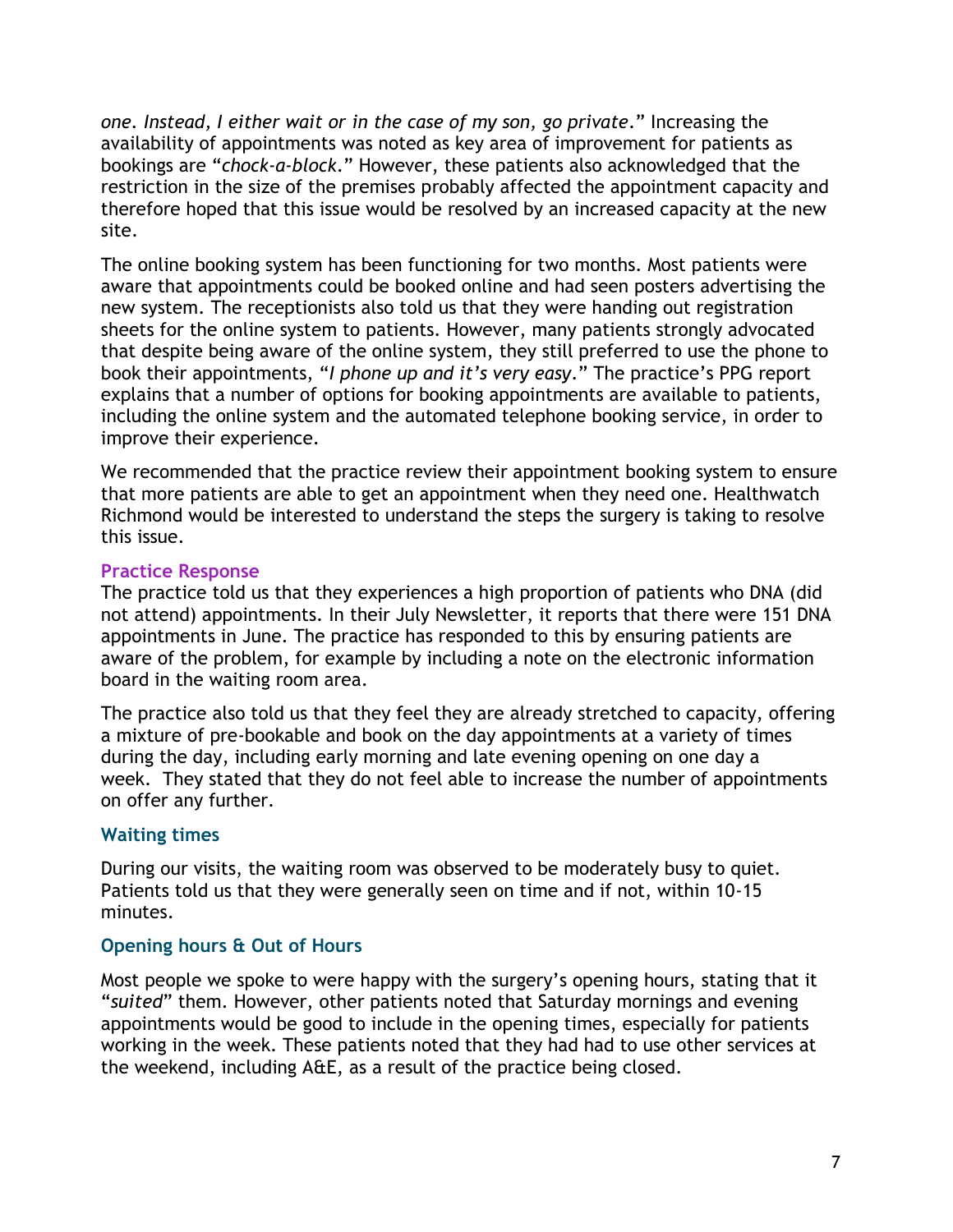Almost half of the people we spoke to, said they wouldn't know how to book an out-ofhours appointment. Others noted that they would, "*call the emergency number or NHS 111.*"

A notice on the out-of-hours service is clearly marked both outside and inside the building. The practice website and leaflet also explains the use of different services.

# **Quality of Care**

#### **Training**

Staff members interviewed felt well supported in their roles, enjoyed their job and felt that they were offered and encouraged to undertake regular training.

All staff have had infection control training, CPR training, and Level 1 to 3 safeguarding training as applicable to the professional groups (reception, nurses/Healthcare Assistants, GPs).

#### **Staff**

Perceptions about the staff overall were extremely positive. Many of the patients we interviewed felt that the best thing about the surgery was the "*people here*" and the "*care from all members of the practice."*

#### **Receptionists**

Reception staff were described as "*efficient*" and "*friendly*." However, some commented that due to the stress receptionists face they, "*can get angry and snappy sometimes when you ask a question*." Most patients acknowledged that, "*they treat me with respect and consideration*."

#### **Nurses and Doctors**

Most patients were very positive about the clinical staff, expressing that they were "*lovely*" "*nice*" and "*good at what they do*." All patients acknowledged that they had the skills to care for them.

The doctors especially were perceived as "*excellent,*" "*superb*" and "*competent*," despite being "*terribly over-worked*." Many said that they had confidence in their skills and ability and didn't have any problems in discussing problems with them. Emphasis was also placed on the empathy that doctors shows towards their patients, "*they pay attention to your condition and they listen to you."*